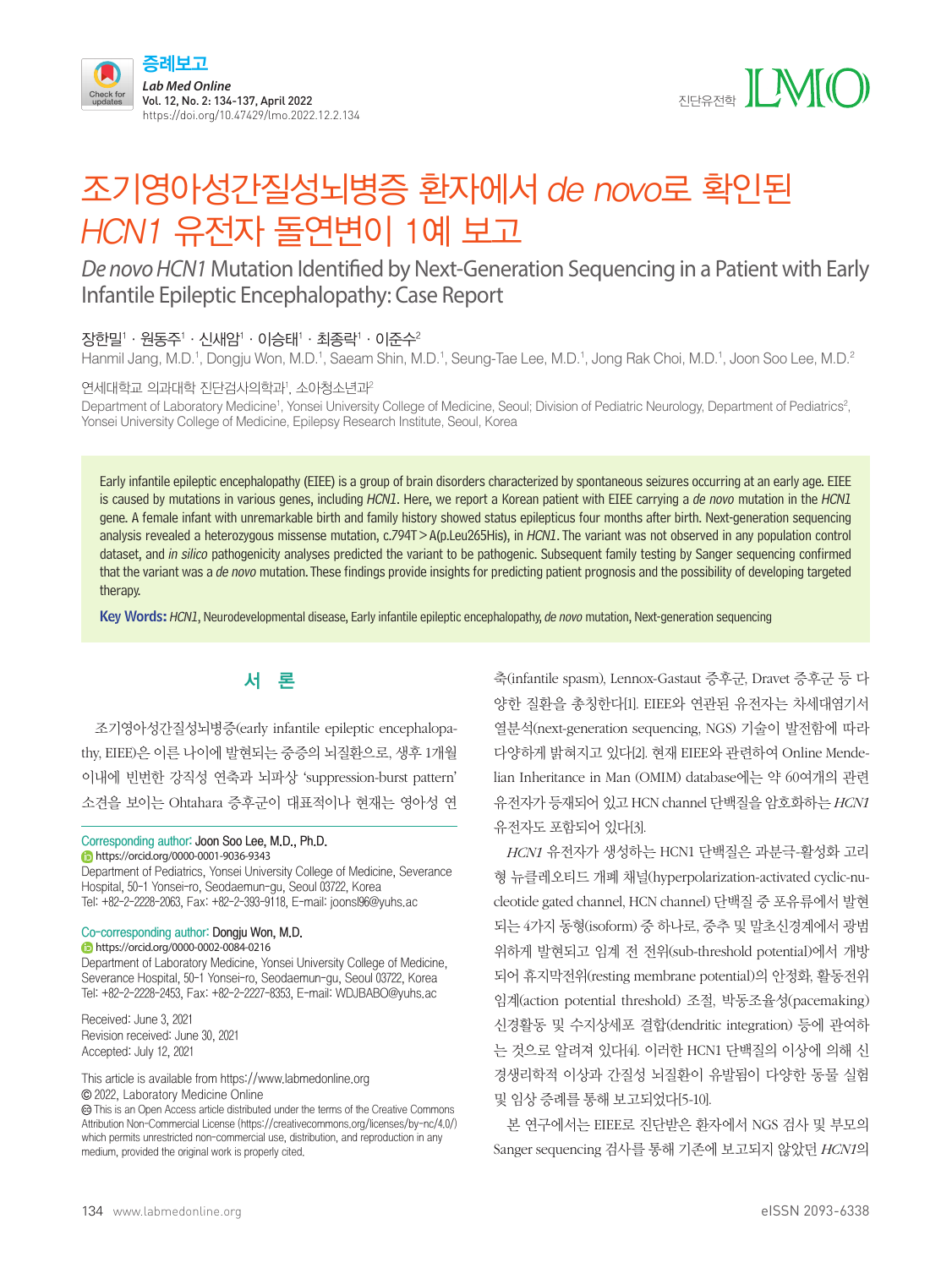*de novo* 돌연변이를 검출하였던 사례를 소개하고자 한다.

### 증 례

특별한 가족력, 과거력이 없는 여아가 생후 4개월 때부터 전신 경련성(generalized clonic) 발작이 지속되어 phenytoin, keppra, trileptal, sentil 등의 약물치료를 받았으나 증세가 호전되지 않아 생후 7개월 때 본원으로 전원되었다. 발작의 양상은 초기에 전신 경련성 발작을 보이다 생후 6개월 때부터 상지 경련성 운동(arm clonic movement)을 동반한 무호흡성 경련(apnea seizure)으로 바 뀌었으며, 열성 경련(febrile seizure)과 비열성 경련(afebrile seizure) 이 혼재돼 있었다. 본원으로 전원될 당시 체온은 37.8˚C로 미열이 간헐적으로 관찰되었고 뇌파 검사상 'mild slow & disorganized background rhythm' 소견이 관찰되어 경도의 미만성 뇌병증(diffuse encephalopathy) 소견을 보였다.

환아의 간질성 뇌병증에 대한 선천적인 원인을 파악하기 위해 환아의 말초혈액 검체를 이용하여 NGS를 기반으로 한 신경발달 유전자 패널(neurodevelopmental panel) 검사를 진행하였다(Next-Seq 550Dx System; Illumina, San Diego, CA, USA). 해당 패널에는 *HCN1*을 포함하여 신경발달 질환과 연관된 약 4,870개의 유전자가 포함되어 있다. 환아의 NGS 검사 결과 염색체나 유전자의 복제수 변이는 발견되지 않았고, 12개의 VOUS (variant of unknown signicance)로 해석되는 단일염기 변이가 발견되었다(Table 1). 이 중 *HCN1* 유전자의 c.794T>A, p.Leu265His (accession #: NM\_021072.3) 변이는 환아의 임상 증상과 연관 가능성이 높았고 gnomAD/ExAC (https://gnomad.broadinstitute.org/), 1000 Genomes Project [\(http:](http://1000genomes.org) [//1000genomes.org](http://1000genomes.org)), Korean Reference Genome Database (KRGDB,

Table 1 . List of variants of interest, found in neurodevelopmental panel

http://coda.nih.go.kr/coda/KRGDB/index.jsp) 등의 데이터베이스 에서도 빈도가 검색되지 않는 희귀 변이였다(PM2). 또한 웹 기반 *in silico* analysis상 SIFT (score 0)/MutationTaster (score 1)/FATH MM (score 5.1)/MetaSVM (score 1.103)/REVEL (score 0.972) 등 21개의 분석 알고리즘상 질병연관 변이일 가능성이 높을 것으로 예측되 었다(PP3). 하지만 본 변이는 질환과 관련하여 이전 문헌에 보고된 적이 없었기 때문에 특이 과거력이 없었던 부모를 대상으로 Sanger sequencing 검사 및 생물학적 부모 여부 확인을 위해 16개의 마커 를 이용한 STR (short tandem repeat) 검사를 추가로 진행하였다. 검사 결과 친자 관계를 확인할 수 있었으며, 부모 모두 환아에서



Fig. 1. Sequencing chromatograms of *HCN1* gene from (A) proband, (B) proband's mother, and (C) proband's father showed that the mutation identified in the proband was in *de novo* form.

| ACMG classification* | Gene               | Accession      | <b>Nucleotide</b> | Amino acid   | Zygosity | dbSNP       | Inheri-<br>tance | Global<br>(ExAC) | Korean<br>(KRGDB) | Parental testing<br>(Sanger sequencing) |
|----------------------|--------------------|----------------|-------------------|--------------|----------|-------------|------------------|------------------|-------------------|-----------------------------------------|
| Likely pathogenic    | HCN <sub>1</sub>   | NM 021072.3    | c.794T > A        | p.Leu265His  | Hetero   |             | <b>AD</b>        |                  |                   | De novo                                 |
| <b>VOUS</b>          | NOTCH <sub>3</sub> | NM 000435.2    | c.6709C > G       | p.Arg2237Gly | Hetero   |             | AD               |                  |                   | Not tested                              |
| <b>VOUS</b>          | GLUD <sub>1</sub>  | NM 005271.3    | c.1273A > G       | p.lle425Val  | Hetero   | rs759252785 | <b>AD</b>        | 0.000009417      |                   | Not tested                              |
| <b>VOUS</b>          | <b>KCNMA1</b>      | NM 001271522.1 | c.400G > C        | p.Glu134Gln  | Hetero   | rs139968359 | <b>AD</b>        | 0.0083           | 0.0442122         | Not tested                              |
| <b>VOUS</b>          | TBC1D24            | NM 001199107.1 | c.1322G > A       | p.Arg441His  | Hetero   | rs556865791 | AR               | 0.0000773        |                   | Not tested                              |
| <b>VOUS</b>          | GFPT <sub>1</sub>  | NM 001244710.1 | c.706A > T        | p.Lys236Ter  | Hetero   |             | <b>AR</b>        |                  |                   | Not tested                              |
| <b>VOUS</b>          | TMEM67             | NM 153704.5    | c.1414G > A       | p.Val472lle  | Hetero   |             | <b>AR</b>        |                  |                   | Not tested                              |
| <b>VOUS</b>          | PMM <sub>2</sub>   | NM 000303.2    | c.580C > T        | p.Arg194Ter  | Hetero   | rs199562225 | <b>AR</b>        | 0.00001883       | 0.00080386        | Not tested                              |
| <b>VOUS</b>          | AP4M1              | NM 004722.3    | c.1187C > T       | p.Ser396Leu  | Hetero   | rs772203028 | AR               | 0.00008534       |                   | Not tested                              |
| <b>VOUS</b>          | <b>SLC45A1</b>     | NM 001080397.1 | c.1883A $>$ G     | p.Tyr628Cys  | Hetero   | rs199740011 | <b>AR</b>        | 0.00004708       |                   | Not tested                              |
| <b>VOUS</b>          | <b>RPGRIP11</b>    | NM 015272.4    | c.2380A > G       | p.lle794Val  | Hetero   | rs781443815 | <b>AR</b>        | 0.000009418      | 0.00080386        | Not tested                              |
| <b>VOUS</b>          | APC2               | NM 005883.2    | c.6242C > T       | p.Pro2081Leu | Hetero   | rs77359769  | AR               |                  | 0.00321543        | Not tested                              |

\*Variants were classified according to 2015 American College of Medical Genetics and Genomics and the Association for Molecular Pathology (ACMG/AMP) guidelines [11]. Abbreviations: VOUS, variants of unknown significance; dbSNP, Single Nucleotide Polymorphism Database; ExAC, Exome Aggregation Consortium; KRGDB, Korean Reference Genome Database; AD, autosomal dominant; AR, autosomal recessive.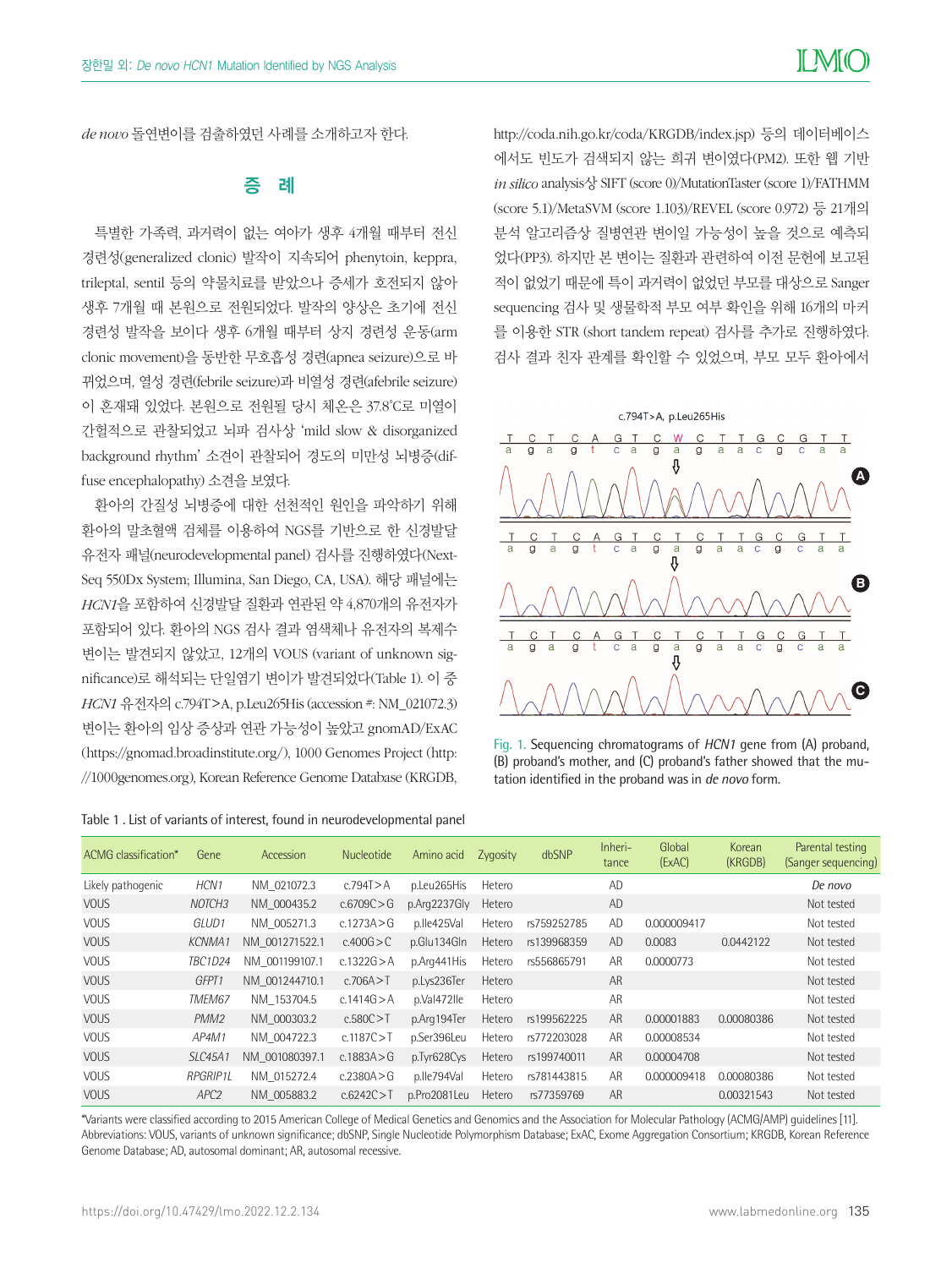발견된 *HCN1* 유전자의 돌연변이가 관찰되지 않았기 때문에(Fig. 1) *de novo*임이 확인되었다(PS2). 2015 American College of Medical Genetics and Genomics and the Association for Molecular Pathology (ACMG/AMP) guidelines에 따르면, 1개의 strong evidence (PS1-PS4)와 1-2개의 moderate evidence (PM1-PM6)가 동시에 부 여되는 것 이상이면 병적인 가능성이 있는(likely pathogenic) 변이 로 판정할 수 있다[11]. 상기 기준에 근거하여 1개의 친자 및 *de novo* 확인과 관련된 strong evidence (PS2)와 1개의 정상집단에서 발견 되지 않는 변이와 관련된 moderate evidence (PM2) 및 1개의 *in silico* algorithms 결과와 관련된 supporting evidence (PP3)를 조합 하면, 상기 변이는 병적일 가능성이 있는(likely pathogenic) 변이 로 예측될 수 있다. *HCN1* 유전자 이외에 단일염기 변이가 관찰된 유전자 중 *TBC1D24, GFPT1, TMEM67, PMM2, AP4M1, SLC45A1, RPGRIP1L, APC2* 유전자는 상염색체 열성 유전자인데 환자에서 는 각각 한 개의 변이만 확인되었고, *NOTCH3*와 *GLUD1* 유전자는 환자의 임상 증상과 연관성이 낮았다. 또한 *KCNMA1* 유전자의 변 이는 정상 인구집단 빈도가 높았다(ExAC Global: 0.83%, KRGDB: 4.42%). 이러한 이유로 *HCN1* 유전자 변이 이외에 다른 유전자 변 이들에 대해서는 추가 부모검사 없이 모두 VOUS (variant of unknown signicance)로 해석하였다(Table 1). 환아는 본원으로 전 원 후 일주일간 입원치료를 받았으며 입원기간 동안 trileptal, sentil, sabril, phenytoin, keppra 약제를 투여받아 발작이 조절되었다. 퇴원 시 phenytoin, keppra 약제를 중단하였고 외래에서 trileptal, sentil, sabril을 투약하며 현재 경과 관찰 중이다.

# 고 찰

HCN channel은 신경세포의 흥분도를 음성 피드백 루프를 통해 안정화시키는 역할을 담당한다[12]. HCN1 단백질은 중추신경계에 서 주로 발현되는 동형(isoform) 중의 하나로[5, 6], *HCN1*의 하향조 절(down-regulation) 또는 기능 저하에 의해 발작(seizure) 증상의 중증도가 심해지고 그에 의한 사망률이 높아짐이 mouse knockout 실험을 통해 알려져 뇌전증과의 관련 가능성이 보고되었다[8]. 이후 EIEE 환자들에게서 발견된 *HCN1* 변이에 대한 연구가 이루 어져, HCN1 단백의 상향조절(upregulation)이 유발되는 경우에도 특발성 전신성 뇌전증(idiopathic generalized epilepsy)이 발생할 수 있음이 보고되었다[9]. 해당 연구에서 *HCN1* 변이를 지닌 환자 들은 공통적으로 4개월에서 13개월 사이에 시작되는 열성/비열성 혼합형(polymorphic) 발작을 보이다가 Dravet 증후군과 다르게 근 경련성 수축(myoclonic jerk)이 동반된 비특이적 결신 발작(atypical absence seizure)을 보이며 국소적 발작(focal seizure)으로 진 행하는 양상을 보였다고 한다. 상기 양상은 본 증례에서 보인 증상

의 발현 시기(생후 4개월) 및 경련의 초기 양상(열성/비열성 혼합 형)과 유사했고, 이후 결신 발작 혹은 국소적 발작으로 진행하는 지 추적관찰이 필요하다.

HCN channel 단백은 공통적으로 6개의 막관통 단위(transmembrane segment)인 S1–S6 단위와 C-terminal 부위의 고리형 뉴클레 오티드 결합 부위(cyclic nucleotide-binding domain)로 이루어진 구조를 공유하며 S5, S6 단위 사이에 존재하는 동공 루프(pore loop) 구조를 통해 이온을 통과시키는 구조이다[13]. 본 환자에서 발견된 *HCN1* 유전자의 c.794T>A, p.Leu265His 변이는 HCN1 단 백질의 S4 단위상에 존재한다. S4 단위는 양전하 아미노산(positive-charged amino acid)들을 다수 포함하고 있어 세포막의 전기 장 변화에 반응한다[14]. EIEE 증례에서 발견된 *HCN1* 유전자의 *de novo* missense 변이들에 대해 기능적 연구(functional study)가 있 었고, S4 단위와 연관된 돌연변이 중 His279Tyr의 경우 기능향상변 이(gain-of-function variant)로 작용하는 반면 Ser272Pro와 Arg297- Thr의 경우 야생형(wild type) 단백에 대해 우성저하효과(dominant-negative effect)를 보였다[9]. 본 증례에서 발견된 Leu265His 변이는 비극성(non-polar) 아미노산이 양전하 아미노산으로 대체 되는 missense 변이로, HCN1 단백이 세포막의 전기장 변화에 반 응하는 민감도를 향상시킬 것으로 예측되나 상기 연구에서와 같 이 missense 변이의 영향은 다양한 양상을 보일 수 있으므로 정확 한 기능 변화를 판정하기 위해서는 추가적인 연구가 필요하다.

HCN channel은 신경 흥분도 조절과 관련된 약제의 표적으로서 주목받고 있다[15]. 특히 HCN channel이 발현되는 조직은 심장과 신경계에 국한되어 있기 때문에 HCN channel 표적치료제는 호흡 작용 및 혈관 평활근 긴장도(vascular smooth-muscle tone)에 대한 부작용 없이 심장질환 및 신경계질환에 치료효과를 보일 것으로 기대된다. 뇌전증과 HCN channel 기능 간의 관계는 복잡하고 다 양하여 항뇌전증제의 경우 HCN channel에 대한 약리학적 차단 및 활성이 모두 경우에 따라 긍정적인 영향을 미치는 것으로 알려 져 있다[12]. Gabapentin, lamotrigine 등 기존에 알려진 항뇌전증 제의 경우 HCN channel 기능을 상향 조절하는 효과가 있음이 알 려졌으며[16, 17], 이와 반대로 HCN channel 억제제가 뇌전증 치료 효과를 보일 수 있음이 보고되기도 하였다[18]. *HCN1*의 기능획득 변이에 의한 질환의 경우 HCN1의 공동 구조에 결합하는 물질이 억제제로 사용될 수 있으나, 기존의 약제들은 단백 친화도와 특이 도가 낮기 때문에 새로운 억제제 후보물질에 대한 연구 또한 활발 히 진행되고 있다[4, 15]. 본 증례에서 발견된 Leu265His 변이에 대 해 기능적 연구가 추가적으로 시행된다면 향후 맞춤형 표적치료제 를 이용한 치료계획 수립에 기여할 수 있으리라 기대된다.

본 증례는 기존에 보고된 바 없는 *HCN1*의 병적일 가능성이 있 는(likely pathogenic) 변이를 최초로 검출하였다는데 의미가 있다.